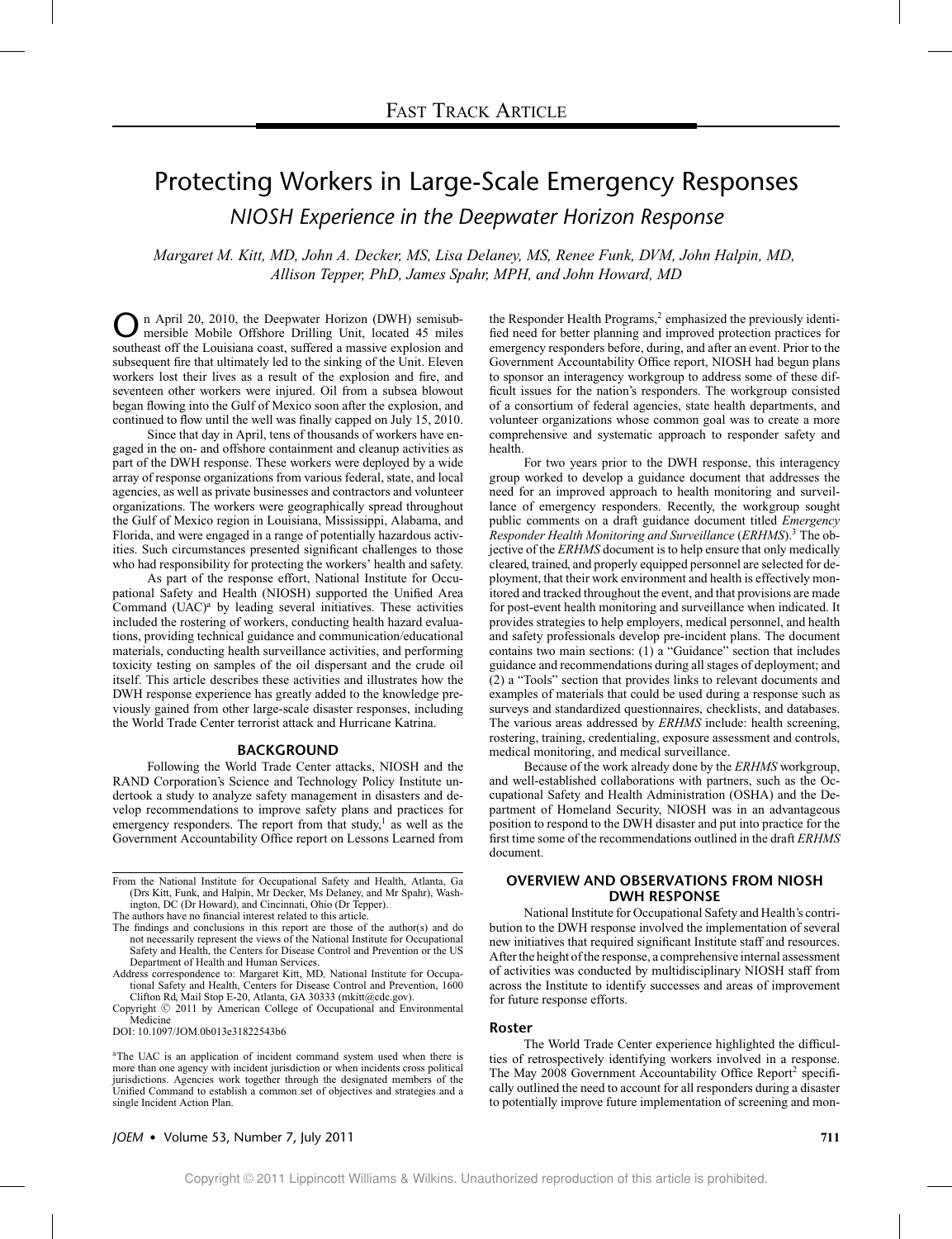itoring services. During the DWH response, NIOSH supported the UAC by developing a prospective roster of workers and volunteers. The DWH roster was designed to: (1) be a record of those who participated in response activities and the training they received before engaging in response work; (2) serve as a repository of information on the nature of each responder's work assignments during the response; and (3) establish a means to contact responders during and after the response about possible work-related exposures, and/or symptoms of illness or injury.

While many workers had an opportunity to be rostered during safety training that was conducted at official training sites prior to being hired, many workers had already completed safety training and begun working in the field before NIOSH began the rostering effort. This necessitated an intensive effort to deploy NIOSH staff across the Gulf Coast to worker staging areas in Louisiana, Mississippi, Alabama, and Florida where rostering could be accomplished in the field. To ensure that as many workers as possible could be recorded, rostering forms were made available in the languages most common to this workforce-English, Spanish, and Vietnamese, and steps were taken to protect the privacy of the information provided. A webbased roster system was developed to reduce data entry demands associated with paper forms; however, this format was used by only a small percentage of the responder workforce, primarily federal employees with ready access to computers. A report describing the information collected from the roster will be posted on the NIOSH Web site as soon as completed and will address the demographics of the population as well as their work activities.

The total number of workers that participated in the cleanup effort is unclear. BP reported a number of approximately 48,000 participating workers and the Unified Area Command indicated a highest weekly staffing level during the response to be about 45,000 workers. Although more than 55,000 workers were rostered between May 2010 and January 2011,<sup>b</sup> some of those workers may have been trained but not actually hired. Our experience suggests that rostering efforts would benefit by incorporating new measures into future planning. First, the response leadership should begin planning for worker rostering immediately upon establishing an Incident Command System (ICS) structure and integrate rostering into response activities as soon as possible to ensure that all workers have the opportunity to be included. Second, it is important that the ICS leadership have a ready-to-use roster form pre-prepared that can be quickly adapted and approved for use. Third, the ICS could improve efficiency by incorporating rostering into existing response programs such as at the time of training or when worker credentials are verified. Fourth, the ICS should develop mechanisms to encourage and facilitate employer participation such as training on rostering for ICS managers and potential employers. Fifth, the rostering process would benefit by using technology to reduce data entry demands whenever possible, e.g., through a web-based roster system and hand-held data entry devices.

# **Health Hazard Evaluations**

The NIOSH Health Hazard Evaluation (HHE) program conducts investigations of potential workplace health and safety problems in response to requests from workers, labor representatives, or employers.4 On May 28, 2010, BP, the global oil and gas company, member of the established UAC and the designated responsible party, requested that NIOSH conduct HHEs for DWH responders involved in both on- and offshore response activities. The objective of the HHEs was to collect exposure and health symptom information from response workers in six work task categories. These categories

included: (1) source control activities (activities and vessels closest to the source of the well head); (2) offshore activities (burning, skimming, and booming operations); (3) shoreline cleanup activities (eg, manual removal of tar balls and tar patties); (4) decontamination activities (involving cleaning of equipment and vessels), (5) wildlife cleaning and rehabilitation; and (6) waste stream management activities.

Utilizing the HHE program to assess worker hazards provided critical independent on-site observations and field data during the DWH response. The HHE teams collected hundreds of worker breathing zone air samples and other industrial hygiene samples; information about health symptoms, injuries, and hospitalizations; and observed work processes and practices at worksites. The HHE teams attempted to access groups of workers in all six categories, across four states, under differing work conditions to assess the range of exposures. While NIOSH had broad access to various work activities, it was not logistically possible to evaluate work settings representing the complete range of times and locations associated with the cleanup site. For each work setting evaluated, the HHE teams conducted industrial hygiene sampling on as many workers as possible and attempted to collect injury and health symptom surveys from all workers at a given site. As information from the HHEs was analyzed, the findings were reported to the requestor, BP, the UAC, and other employers, workers, and agency representatives. Each of the nine interim HHE reports was posted to the NIOSH Web site as they were completed to ensure the exposure monitoring results and recommendations were available as quickly as possible. $5$  Exposure monitoring and health survey data were compiled in electronic spreadsheets and also posted to the NIOSH Web site.

Preliminary results from HHE investigations were communicated to health and safety professionals and policy makers who were involved in the response by emailed letter reports and by web posting. These types of individuals serve as critical intermediaries in applying HHE recommendations and in communicating technical information to non-technical audiences. However, during the DWH response two main factors limited the ability of these professionals and policymakers to effectively relay the information to the workers themselves. Response workers in the field generally did not have readily identified representatives or Internet access available to them. In addition, other means for disseminating information in a timely manner such as flyers or handouts, especially in remote locations, were not readily apparent. Lengthy technical reports were geared toward a technical audience and shorter, plain language documents, although posted on the NIOSH Web site, did not make their way to workers in a timely manner to affect work practices. National Institute for Occupational Safety and Health needs to give consideration in the future to novel communication approaches. These could include working through local media operating in the area (eg, radio) and distributing or displaying written materials in easy to read format (eg, large posters) in common areas, such as dining and recreation tents.

National Institute for Occupational Safety and Health used a brief survey form to gather information about responder health symptoms and injuries and a checklist for workplace observations. Because pre-developed forms were not readily available, NIOSH investigators quickly developed the tools for survey work in the field early in the response. These "field-developed" survey tools will be useful templates that could be easily modified to meet specific needs of future events and are included in the *ERHMS* guidance document.3 When the situation allows, conducting initial qualitative field evaluations can be helpful to gain situational awareness and refine survey tools to focus on the most important health and safety issues.

On the basis of the HHE findings, NIOSH produced recommendations pertinent to most of the important ongoing occupational health and safety issues associated with the DWH response. National

bResearchers can contact NIOSH about recruiting rostered individuals for participation in investigative studies. Interested researchers can find additional information on the NIOSH website, available at http://www.cdc.gov /niosh/topics/oilspillresponse/recruiting.html.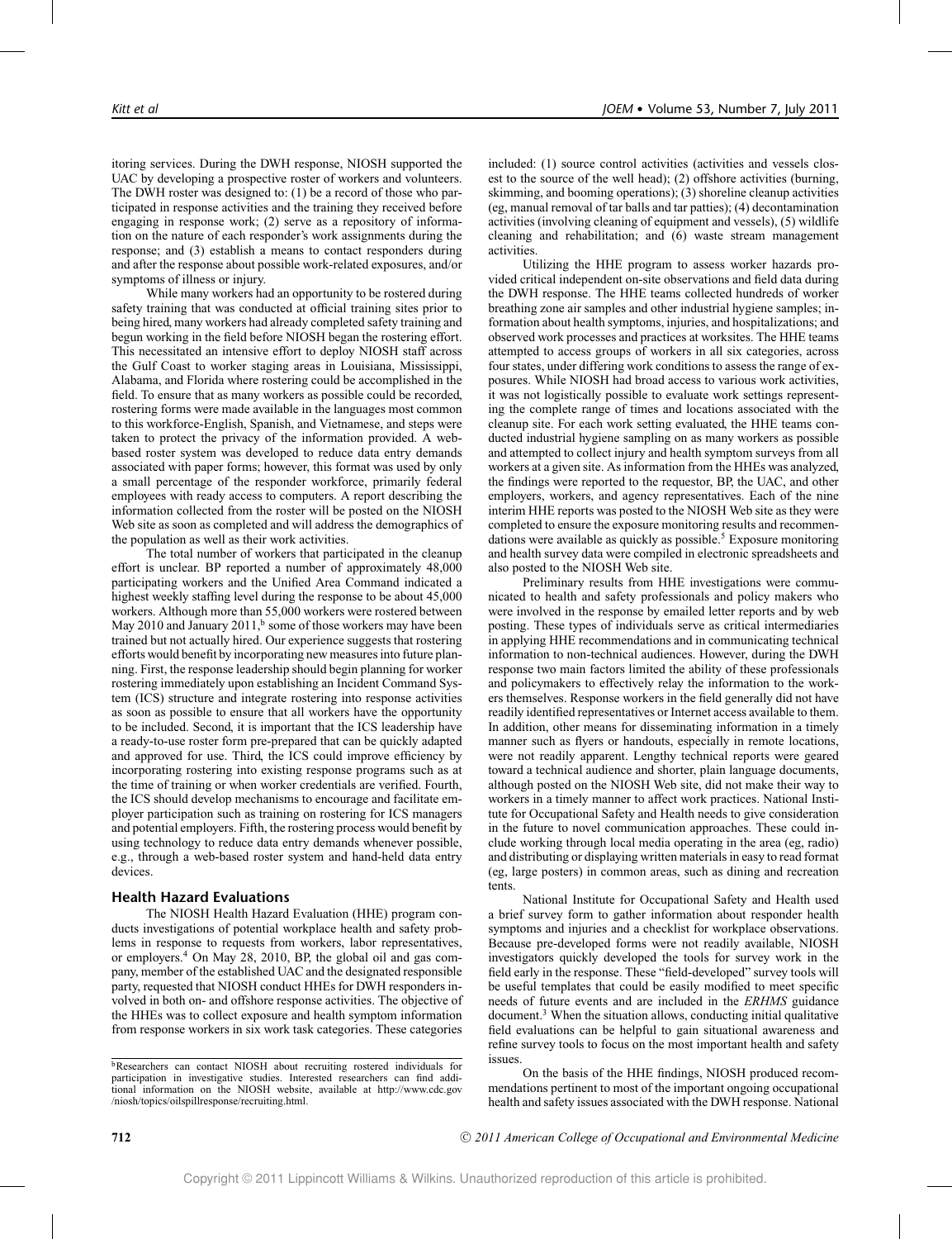Institute for Occupational Safety and Health recommendations included (1) ways to improve work practices and personal protective equipment use; (2) heat stress management and the role personal protective equipment may play in adding to a worker's risk of heat stress; (3) work practices and the use of hand-held tools for beach cleaning; and (4) routine reporting of exposures, illnesses, and injuries. Many workers were involved in unfamiliar work under extreme environmental conditions so an emphasis was placed on the need for preplacement medical evaluations to ensure preexisting conditions did not place individuals at risk and that workers were best matched to job activities. In addition, NIOSH outlined steps for employers and workers to take to minimize fatigue, and the potential impact of work organization on stress and mental health.

# **Technical Guidance and Communications Activities**

The development and rapid dissemination of relevant and practical safety and health information during a response is critically important to the protection of emergency responders. This information and guidance can assist employers, workers, and health professionals in recognizing and preventing acute illness and injury and mental distress, as well as in identifying potential long-term physical and mental health concerns. To be most effective, safety and health information must be developed in a timely manner, be geared to the intended audiences, and be distributed efficiently to a wide audience of decision-makers and stakeholders, including incident commanders, safety officers, federal entities, state and local public health agencies, employers, workers, and labor representatives.

For the DWH response, NIOSH adapted existing documents and developed new guidance to communicate potential risks associated with the DWH response. This included guidance on preplacement evaluations to avoid exacerbating underlying chronic illness or injuries, managing the extremely hot and humid work environment, handling exposures to crude oil and dispersant chemicals, managing incident stress and fatigue, and devising sampling strategies for exposure monitoring. More than 20 interim guidance documents and communication products were developed and maintained on the NIOSH Web site. Continued efforts to adapt off-the-shelf boilerplate documents, templates, and guidance are needed to ensure that information will be rapidly available for different types of responses.

Through a collaborative effort between NIOSH and OSHA, a comprehensive guidance document was produced specifically for the DWH response titled *NIOSH/OSHA Interim Guidance for Protecting Deepwater Horizon Workers and Volunteers.* This guidance was published on both agencies Web sites simultaneously—http://www. cdc.gov/niosh/topics/oilspillresponse/protecting/ and http://www. osha.gov/oilspills/interimguidance.html—and was updated as necessary on basis of evolving information and circumstances, particularly in the realm of industrial hygiene sampling results and extreme concerns regarding heat stress. Joint NIOSH-OSHA branding improved the visibility of the guidance and ensured uniformity in Federal messages.

In a complex, sustained response such as the DWH response, fatigue can be a significant contributing factor to responder illness and injury. In the NIOSH/OSHA Interim Guidance described above, steps to minimize fatigue were highlighted. These recommendations were presented in detail to emphasize the need for regular rest and adequate sleep time, rest breaks, shift length, workload, and scheduled days off from work.

While it was helpful that various organizations posted their industrial hygiene sampling results online to enhance transparency, NIOSH, other agency scientists, and stakeholders noted that these data were sometimes difficult to interpret. For example, information on sampling protocols, analytical methodologies, and/or explanatory

text, such as job activity or work location relative to the presence of oil, often were not provided in sampling reports. Although standardization of data collection and information posting and the inclusion of this type of specific information is challenging, it would significantly enhance proper interpretation of the sampling results and information sharing among groups. The ICS should serve to ensure that exposure assessment data from all available sources is presented in a standard format allowing straightforward interpretation of the data.

## **Health Surveillance**

During the DWH response, NIOSH collaborated with UAC safety personnel to analyze surveillance data gathered from staging sites located in the affected areas of the Gulf region. The summary reports of injury and illness generated through these efforts helped to provide a more complete and ongoing picture of the hazards experienced by the responders. The data utilized for these reports was abstracted from safety incident forms that were completed by on-scene safety officials throughout the Gulf region, and then transferred by BP into a central electronic database. The database contained incidents that occurred to a wide array of responders, including federal responders, contractors, BP employees, and volunteers. The database was shared with NIOSH epidemiologists, who then coded the data using a standard occupational health classification system known as the Occupational Injury and Illness Classification System (OIICS).<sup>6,7</sup> National Institute for Occupational Safety and Health analyzed this coded data for significant trends in responder injury and illness, and produced a series of summary reports that graphically displayed the results of their analysis. These reports were made available to various safety and health stakeholders, including UAC safety officials, federal partners such as OSHA, state health departments, unions and other worker groups, as well as to the general public on the NIOSH Web site.<sup>8</sup>

Surveillance data collected and collated by BP was the most abundant source of information available to analyze in real-time. In addition, maximum advantage was taken of existing data streams such as the OSHA 300 logs of responding agencies, reports from state and local health departments, as well as the logs of occupational health clinics, first aid stations, and other treatment facilities.

Carrying out occupational safety and health surveillance during a disaster is a challenge. Where surveillance systems exist, they generally have been established to help scientists and public health professionals track specific types of illnesses and injuries. These systems often are mutually exclusive of one another, may rely on different definitions and information technologies, and generally are designed to monitor well-recognized or acute conditions, such as infectious diseases or poisoning cases. Although these systems perform well for their respective purposes on an independent basis, they may not be designed to complement each other and data systems may not be compatible. Furthermore, most disaster surveillance systems, including most syndromic surveillance systems, are not designed to specifically address occupational health and safety outcomes. Fatalities, traumatic injuries, heat stress, psychological and behavioral correlates of distress, musculoskeletal injuries, and other adverse exposure events may not be captured, providing an incomplete picture of responders' injuries and illnesses in a large-scale emergency such as the DWH response. There is a clear need to develop adaptable standardized surveillance instruments in advance of a response to better track occupational health outcomes during events.

The psychological impact of disasters on the health of responders and community members should also be incorporated into surveillance and health monitoring.<sup>9</sup> Although mental and behavioral health activities were addressed across multiple agencies during the DWH response, there is still fundamental work to be done to comprehensively address behavioral health of worker populations in a common, integrated framework during an emergency response.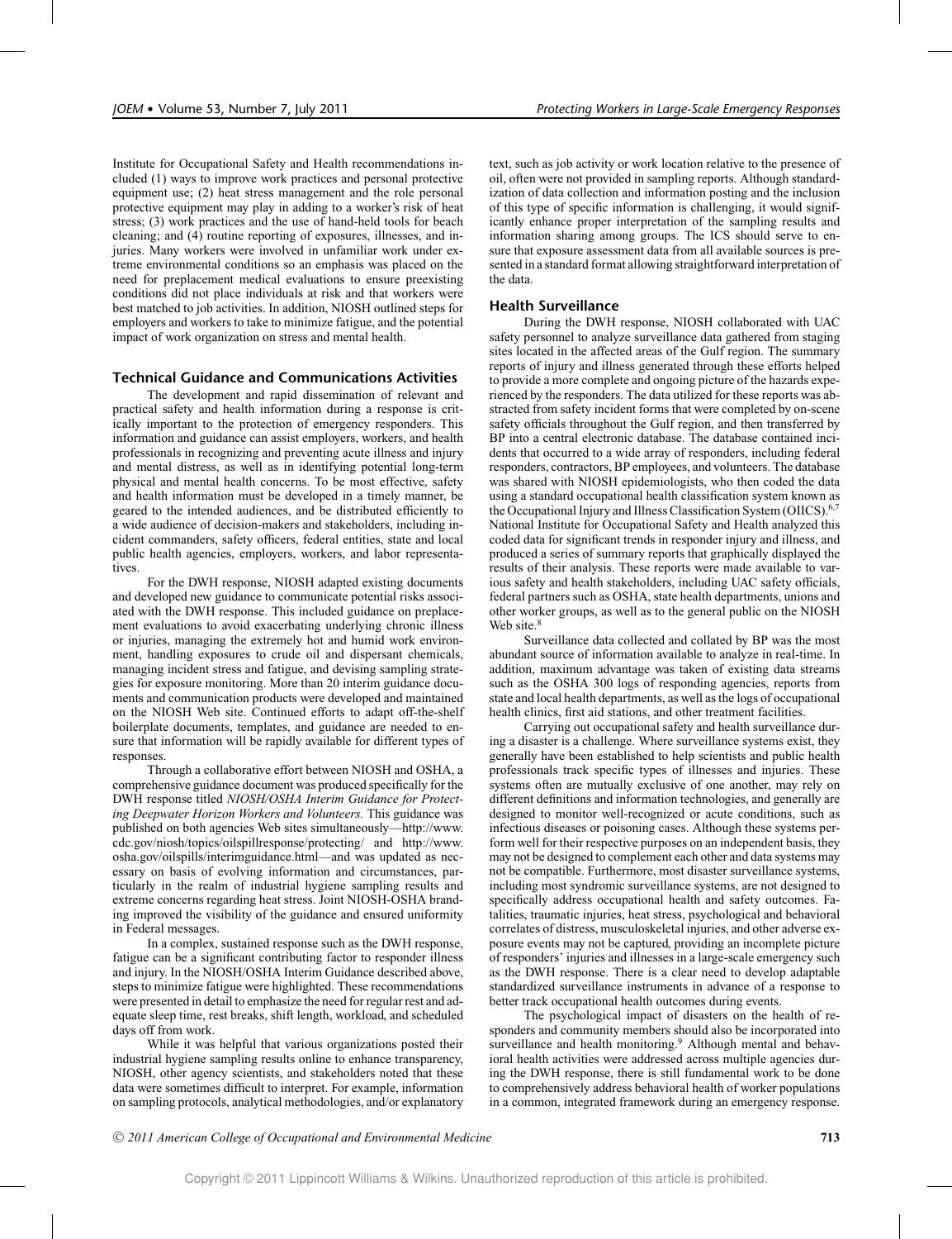Strategies and dissemination platforms to incorporate these issues in health and medical guidance and response/recovery should be emphasized in every response.

# **Toxicity Testing Related to the Deepwater Horizon Response**

During and after the DWH response, in public meetings, press interviews, and other forums, many observers expressed a great deal of concern regarding the extent and potential effects of worker and community exposures to crude oil, the dispersants used to break down the crude oil, and mixtures of the two. To contribute to the body of science describing potential health effects, NIOSH initiated acute animal toxicity studies designed to study the effects of the most commonly utilized dispersant, Corexit 9500A (obtained from the manufacturer [NALCO Holding Company, Naperville, IL]), crude oil obtained from the well head (uncontaminated by dispersant), as well as dispersant/crude oil mixtures. Studies in laboratory rodents included inhalation studies to measure pulmonary, cardiovascular, and central nervous system outcomes and dermal exposure studies to assess hypersensitivity and immune-mediated responses.

A new, novel inhalation system was developed to expose animals to a constant level of aerosol and outcomes were measured at 1 and 7 days. Effects of Corexit 9500A included signs of breathing difficulty and increased responsiveness to drugs that increase cardiac function at 1 day postexposure, and changes in proteins involved in brain function that lasted 7 days, but there were no signs of lung inflammation at either time. Corexit 9500A also was shown to be a potent dermal irritant and elicited a hypersensitivity response in experimental animals. Dermal exposure to crude oil was found to be immunosuppressive. Although the findings alone do not provide sufficient information for definitive risk assessment, they do provide insight into the effects of crude oil and Corexit 9500A and suggest avenues for additional research. Additional details on the toxicity testing can be found on the NIOSH Web site.

## **PROTECTING FUTURE RESPONDERS**

The principles and tools devised during the development of the *ERHMS* guidance document enhanced NIOSH preparedness for the DWH response, facilitated NIOSH response efforts, and improved the ability of NIOSH to work with its partners during the response. The occupational safety and health community, including the state and local health departments, demonstrated that coherent and collaborative efforts have the potential to improve worker safety and health in emergency responses. However, to be truly effective, the safety management practices and processes outlined in the *ERHMS* guidance, in addition to routinely being carried out by independent agencies, need to be incorporated into the ICS.

Two specific areas, addressed within the *ERHMS* document, identify where unanswered challenges persist. First, in large-scale disasters involving potential chemical exposures, questions revolve around the feasibility and value of biological monitoring. Second, the need for longer-term health studies and scientific research initiatives following the disaster response is often difficult to determine.

# **Biological Monitoring**

Questions invariably arise about the need for baseline and postexposure testing, such as spirometry or worker symptom surveys to evaluate exposure, health effects, or both that may result from exposure. In the DWH Response, the collection of biological specimens was a particular topic of discussion. Determining when biological monitoring should be conducted can be difficult in part because it may not be clear whether a scientific rationale exists for biological monitoring in a given situation, or whether the monitoring results can provide meaningful and/or reliable information regarding health impact. In addition, it may not be clear how such information would ultimately benefit the worker, a fundamental tenet in the decision to recommend biological monitoring for public health investigations, as opposed to research studies. In some situations it may be argued that biological monitoring serves a broader scientific benefit. Although NIOSH staff, as well as other organizations, held ongoing discussions regarding the need for biological monitoring during the DWH response, the existence of a pre-developed decision matrix would have been helpful. Such a matrix, used early in a response, could help answer questions about (1) the purpose of biomonitoring and how the results will be used; (2) the likelihood and impact of dermal and respiratory exposures that are not easily assessed by traditional industrial hygiene methods; (3) the efficacy of personal protective equipment; (4) the health risk associated with exposure(s); (5) the consideration of future health outcomes; and (6) the existence of feasible biomarkers.

# **Longer-Term Studies of Responder Health**

In many emergency responses, NIOSH and others have been faced with the question of whether longer-term health studies of workers are warranted. Longer-term studies of workers following an event can be costly and difficult to design, thus it is important to carefully consider whether such studies will produce useful, reliable results.

To facilitate this decision-making process, it would be helpful for scientists and others to pre-identify the factors that would most likely influence the need for longer-term studies of responder health. Such factors may vary depending on the event and on the purpose of the longer-term study. For example, a study may be conducted for the purpose of medical monitoring, surveillance, or for characterizing possible health effects of a novel exposure. The need for longer-term studies can be considered in terms of three study types: (1) documented exposures to novel hazardous agents whose health effects are under studied (etiologic study); (2) documented exposures that are known to result in adverse health effects and for which early interventions have been shown to be effective (medical monitoring and treatment program); and (3) a combination of etiologic research and medical monitoring. Factors that can affect the need, value, and feasibility include the uniqueness and magnitude of the event, the ability to clearly define the exposed population and an appropriate comparison population, pre-identified areas of research interest, potential chronic effects, unique vulnerability of a worker population, and toxicological properties of the involved materials.

On the basis of clear, pre-event scientific criteria, the need for longer-term studies should be assessed early in the course of the event by a panel of independent scientists. Initial criteria should then be periodically revisited because worker job activities, safety hazards, exposures and response events may change significantly during the course of the event.

## **CONCLUSIONS**

Every disaster and emergency response is characterized by a series of unanticipated challenges that present themselves through an initially limited but evolving knowledge base. The unique qualities of a particular response can be difficult or impossible to ascertain in advance. Nonetheless, certain basic tenets can be applied to provide a framework for a successful response. Ensuring plans contain sufficient flexibility and developing generic tools in advance of a disaster are two key planning functions that serve to streamline the response and prevent missteps. National Institute for Occupational Safety and Health and its partners, and stakeholders strive to improve strategies following each response to incorporate new knowledge into planning for the next response. The DWH response contributed greatly to the occupational safety and health community's body of knowledge and provides critical insight to both future response events and our every day obligation to protect the nation's workers.